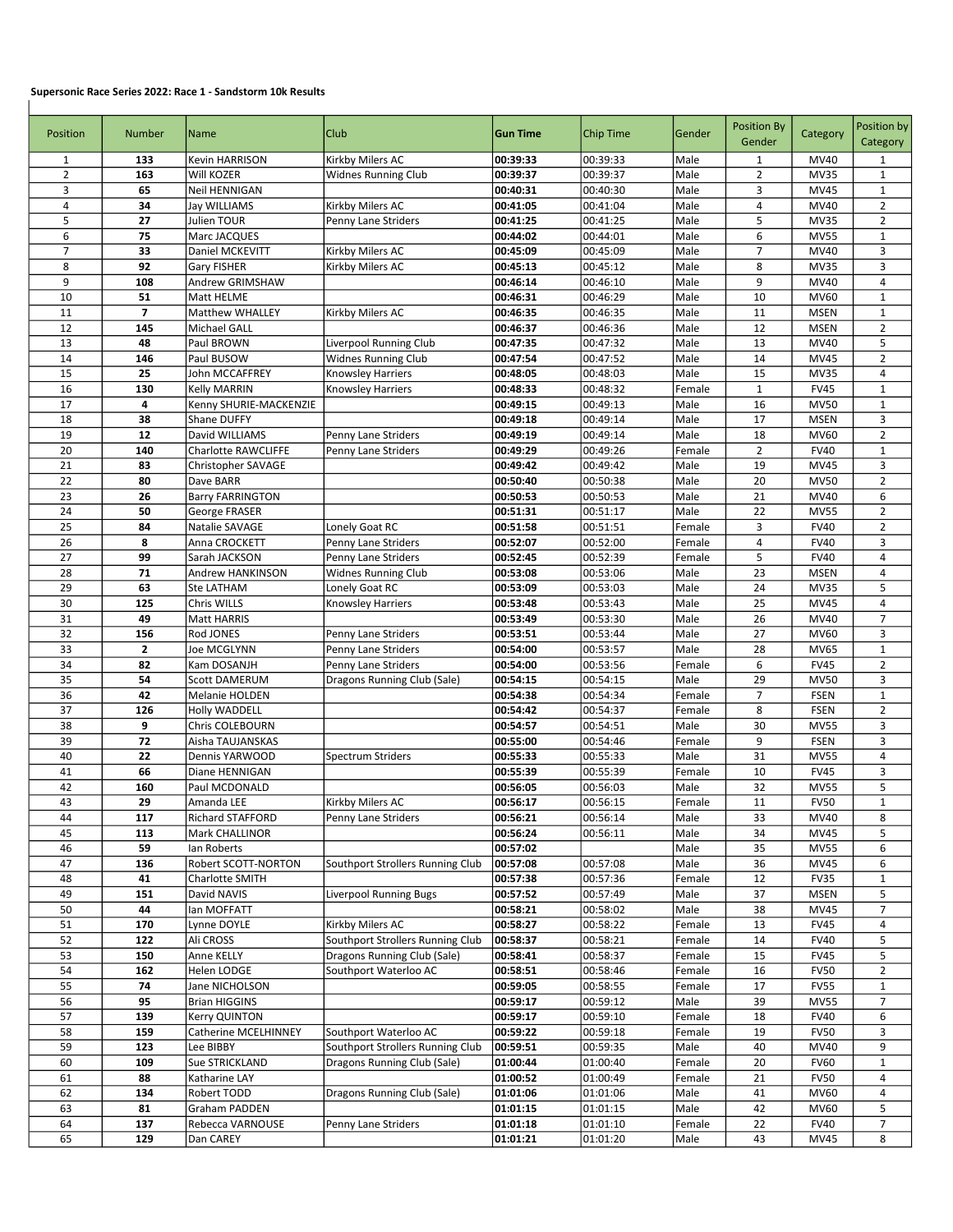| 66       | 116         | Leanne RIMMER                   | Kirkby Milers AC                 | 01:01:24             | 01:01:21             | Female           | 23       | <b>FV40</b>                | 8                       |
|----------|-------------|---------------------------------|----------------------------------|----------------------|----------------------|------------------|----------|----------------------------|-------------------------|
| 67       | 90          | Gary CROCKETT                   |                                  | 01:01:36             | 01:01:28             | Male             | 44       | MV45                       | 9                       |
| 68       | 87          | Julie CROCKETT                  |                                  | 01:01:36             | 01:01:29             | Female           | 24       | <b>FV50</b>                | 5                       |
| 69       | 142         | Karen CULSHAW                   |                                  | 01:02:12             | 01:02:12             | Female           | 25       | <b>FV45</b>                | 6                       |
| 70       | 55          | Jane DAMERUM                    |                                  | 01:02:21             | 01:02:15             | Female           | 26       | <b>FV45</b>                | 7                       |
| 71       | 15          | Susan STEWART                   | Southport Waterloo AC            | 01:02:22             | 01:02:09             | Female           | 27       | <b>FV75</b>                | $\mathbf{1}$            |
| 72       | 11          | Tilly BROWN                     | Penny Lane Striders              | 01:02:40             | 01:02:33             | Female           | 28       | <b>FSEN</b>                | $\overline{\mathbf{4}}$ |
| 73       | 155         | Mark SCOTT                      | Liverpool Running Club           | 01:02:41             | 01:02:34             | Male             | 45       | <b>MV55</b>                | 8                       |
| 74       | 135         | Lisa LLOYD                      |                                  | 01:03:32             | 01:03:20             | Female           | 29       | <b>FV50</b>                | 6                       |
| 75       | 10          | Susan COOPER                    | Southport Waterloo AC            | 01:03:35             | 01:03:30             | Female           | 30       | <b>FV65</b>                | $\mathbf{1}$            |
| 76       | 143         | Monika ALDELIME                 | <b>Southport Strollers</b>       | 01:03:43             | 01:03:33             | Female           | 31       | <b>FV45</b>                | 8                       |
| 77       | 89          | Gillian Clark                   | Run Nation Running Club          | 01:04:43             | 01:04:34             | Female           | 32       | <b>FV40</b>                | 9                       |
| 78       | 149         | Mari LEWIS                      |                                  | 01:04:46             | 01:04:43             | Female           | 33       | <b>FV45</b>                | 9                       |
| 79       | 68          | Emma STOKES                     |                                  | 01:04:52             | 01:04:38             | Female           | 34       | <b>FV50</b>                | $\overline{7}$          |
| 80       | 180         |                                 | Guest                            | 01:05:16             |                      |                  |          |                            |                         |
| 81       | 110         | Gail SIKORA                     | Penny Lane Striders              | 01:05:52             | 01:05:37             | Female           | 35       | <b>FV55</b>                | 2                       |
| 82       | 73<br>13    | Jane HOUGHTON                   |                                  | 01:06:00             | 01:05:48             | Female           | 36       | <b>FV50</b>                | 8                       |
| 83<br>84 | 175         | Rachel CARTWRIGHT               | <b>Warrington Running Club</b>   | 01:06:01             | 01:05:50<br>01:06:00 | Female           | 37<br>38 | <b>FV40</b><br><b>FV40</b> | 10<br>11                |
| 85       | 5           | Nicola BERVARIDGE               |                                  | 01:06:15             | 01:06:22             | Female           | 39       | <b>FV50</b>                | 9                       |
| 86       | 124         | Jude BLACKMORE<br>Gillian HAYES | Penny Lane Striders              | 01:06:36<br>01:07:15 | 01:07:15             | Female<br>Female | 40       | <b>FV45</b>                | 10                      |
| 87       | 144         | Rebecca HARRISON                | Kirkby Milers AC                 | 01:07:27             | 01:07:23             | Female           | 41       | <b>FSEN</b>                | 5                       |
| 88       | 85          | Marie MOTLEY                    | Penny Lane Striders              | 01:08:12             | 01:08:03             | Female           | 42       | <b>FV55</b>                | 3                       |
| 89       | $\mathbf 1$ | <b>Rachel RICK</b>              | Penny Lane Striders              | 01:08:12             | 01:08:03             | Female           | 43       | <b>FV60</b>                | $\overline{2}$          |
| 90       | 138         | Joanne SUTHERLAND               |                                  | 01:08:13             | 01:07:58             | Female           | 44       | <b>FV45</b>                | 11                      |
| 91       | 96          | Martina RICE                    | Penny Lane Striders              | 01:08:18             | 01:08:03             | Female           | 45       | <b>FV45</b>                | 12                      |
| 92       | 120         | Carolyn HOLT                    | Penny Lane Striders              | 01:08:50             | 01:08:37             | Female           | 46       | <b>FV60</b>                | 3                       |
| 93       | 32          | Alan MOORE                      |                                  | 01:08:50             | 01:08:50             | Male             | 46       | MV60                       | 6                       |
| 94       | 172         | Paul CUNNINGHAM                 |                                  | 01:09:00             | 01:08:53             | Male             | 47       | <b>MSEN</b>                | 6                       |
| 95       | 37          | Jay SMITH                       | Liverpool Running Club           | 01:09:08             | 01:08:56             | Female           | 47       | MV45                       | 8                       |
| 96       | 118         | Caroline STAFFORD               |                                  | 01:09:08             | 01:09:08             | Female           | 48       | <b>FV40</b>                | 12                      |
| 97       | 179         |                                 | Guest                            | 01:09:08             |                      |                  |          |                            |                         |
| 98       | 173         | Peter CODE                      |                                  | 01:09:14             | 01:09:09             | Male             | 48       | <b>MV55</b>                | 9                       |
| 99       | 174         | Joanne CODE                     |                                  | 01:09:14             | 01:09:09             | Female           | 49       | <b>FV50</b>                | 10                      |
| 100      | 46          | <b>Becky SMITH</b>              |                                  | 01:09:19             | 01:09:05             | Female           | 50       | <b>FV45</b>                | 13                      |
| 101      | 57          | lan SPENCER                     | <b>St Helens Striders</b>        | 01:09:25             | 01:09:12             | Male             | 49       | <b>MV50</b>                | 4                       |
| 102      | 106         | Kate PARKINSON                  |                                  | 01:09:47             | 01:09:37             | Female           | 51       | <b>FV35</b>                | $\overline{2}$          |
| 103      | 56          | Liv MEREDITH                    |                                  | 01:09:47             | 01:09:38             | Female           | 52       | <b>FV35</b>                | 3                       |
| 104      | 86          | Angela DELAHUNTY                |                                  | 01:09:47             | 01:09:38             | Female           | 53       | <b>FV35</b>                | $\overline{4}$          |
| 105      | 178         |                                 | Guest                            | 01:10:22             |                      |                  |          |                            |                         |
| 106      | 24          | Lianne BUCHANAN                 |                                  | 01:10:39             | 01:10:31             | Female           | 54       | <b>FV40</b>                | 13                      |
| 107      | 100         | Ange LEAH                       | <b>Warrington Running Club</b>   | 01:10:53             | 01:10:42             | Female           | 55       | <b>FV50</b>                | 11                      |
| 108      | 14          | Diane TAKTAK                    |                                  | 01:10:56             | 01:10:46             | Female           | 56       | <b>FV50</b>                | 12                      |
| 109      | 105         | Karen HARRISON                  | St Helens Striders               | 01:11:01             | 01:10:48             | Female           | 57       | <b>FV50</b>                | 13                      |
| 110      | 164         | Anthony JONES                   | Southport Waterloo AC            | 01:11:14             | 01:11:14             | Male             | 50       | MV60                       | $\overline{7}$          |
| 111      | 69          | Rachel HALSALL                  |                                  | 01:11:29             | 01:11:20             | Female           | 58       | FSEN                       | 6                       |
| 112      | 45          | Jackie DOBSON                   | <b>St Helens Striders</b>        | 01:11:34             | 01:11:22             | Female           | 59       | <b>FV60</b>                | 4                       |
| 113      | 114         | Sarah PICKERILL                 | Southport Strollers Running Club | 01:12:43             | 01:12:25             | Female           | 60       | <b>FV45</b>                | 14                      |
| 114      | 127         | Simon PICKERILL                 |                                  | 01:12:43             | 01:12:25             | Male             | 51       | <b>MV50</b>                | 5                       |
| 115      | 94          | Soraya MEAH                     | Penny Lane Striders              | 01:12:46             | 01:12:31             | Female           | 61       | <b>FV60</b>                | 5                       |
| 116      | 154         | Lorraine JOHNSON                |                                  | 01:13:48             | 01:13:30             | Female           | 62       | <b>FV40</b>                | 14                      |
| 117      | 91          | Neil EGERTON                    |                                  | 01:13:52             | 01:13:46             | Male             | 52       | <b>MV55</b>                | 10                      |
| 118      | 131         | Val BELLINGHAM                  | <b>Warrington Running Club</b>   | 01:13:52             | 01:13:47             | Female           | 63       | <b>FV55</b>                | 4                       |
| 119      | 3           | Carol BAIRSTO                   |                                  | 01:14:25             | 01:14:07             | Female           | 64       | <b>FV50</b>                | 14                      |
| 120      | 64          | Lindsey BLACK                   |                                  | 01:14:26             | 01:14:13             | Female           | 65       | <b>FV40</b>                | 15                      |
| 121      | 177         | Alison SCALLY                   |                                  | 01:14:27             | 01:14:15             | Female           | 66       | <b>FV55</b>                | 5                       |
| 122      | 121         | Paula HEATON                    | Kirkby Milers AC                 | 01:14:57             | 01:14:40             | Female           | 67       | <b>FV45</b>                | 15                      |
| 123      | 21          | Ashley HUGHES                   | <b>Liverpool Running Bugs</b>    | 01:15:34             | 01:15:34             | Male             | 53       | <b>MV35</b>                | 6                       |
| 124      | 67          | Tracey MONTEITH                 |                                  | 01:15:54             | 01:15:38             | Female           | 68       | <b>FV45</b>                | 16                      |
| 125      | 30          | Catherine CARR                  | Warrington Running Club          | 01:15:59             | 01:15:49             | Female           | 69       | <b>FV40</b>                | 16                      |
| 126      | 132         | Lesley MCGRAIL                  |                                  | 01:16:06             | 01:15:52             | Female           | 70       | <b>FV45</b>                | 17                      |
| 127      | 97          | Carole HUGHES                   |                                  | 01:16:23             | 01:16:10             | Female           | 71       | <b>FV50</b>                | 15                      |
| 128      | 70          | Nigel HERBERT                   | St Helens Striders               | 01:16:36             | 01:16:23             | Male             | 54       | <b>MV35</b>                | $\overline{7}$          |
| 129      | 103         | Dave SHEARMAN                   |                                  | 01:16:39             | 01:16:18             | Male             | 55       | MV45                       | 10                      |
| 130      | 102         | Sheena SHEARMAN                 | Isabella Rose Foundation         | 01:16:39             | 01:16:18             | Female           | 72       | <b>FV40</b>                | 17                      |
| 131      | 169         | Tony GARTSIDE                   |                                  | 01:17:32             | 01:17:32             | Male             | 56       | MV60                       | 8                       |
| 132      | 43          | Dave OWENS                      | Penny Lane Striders              | 01:17:34             | 01:17:23             | Male             | 57       | MV65                       | $\overline{2}$          |
| 133      | 52          | John DONAGHY                    | Warrington Running Club          | 01:18:54             | 01:18:42             | Male             | 58       | <b>MV55</b>                | 11                      |
| 134      | 128         | Hannah FOGG                     | Penny Lane Striders              | 01:18:55             | 01:18:47             | Female           | 73       | <b>FSEN</b>                | $\overline{7}$          |